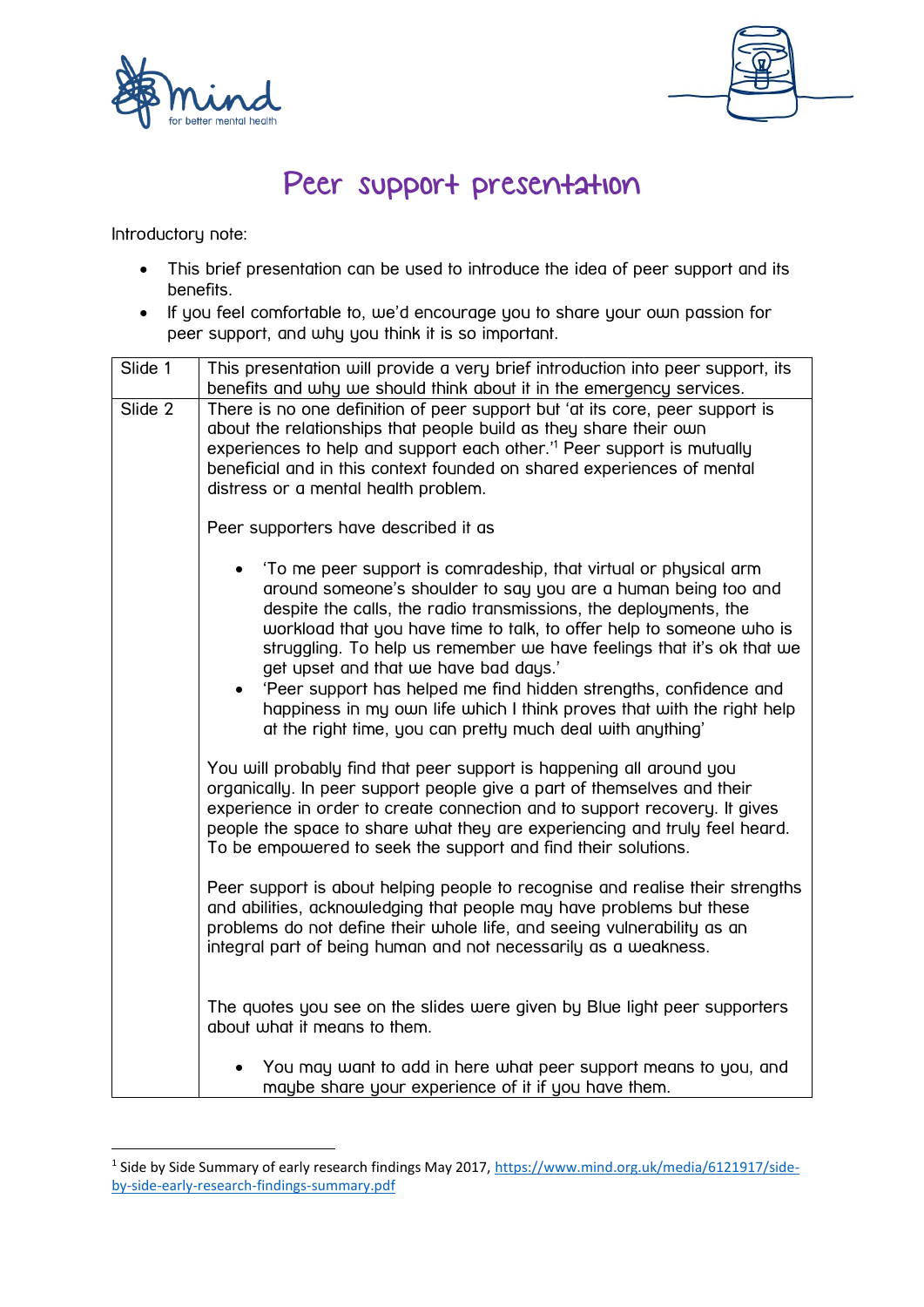

**.** 



|         | You may also want to share our mental health at work: be there for<br>$\bullet$<br>your colleagues video at this point.                                                                                                                                                                                                                                                                                                                                                                                                                                                                                                                                                                                                                              |
|---------|------------------------------------------------------------------------------------------------------------------------------------------------------------------------------------------------------------------------------------------------------------------------------------------------------------------------------------------------------------------------------------------------------------------------------------------------------------------------------------------------------------------------------------------------------------------------------------------------------------------------------------------------------------------------------------------------------------------------------------------------------|
| Slide 3 | Mind's survey of blue light personnel found individuals 'are also just as likely<br>to seek help from a colleague as from a GP, and two-thirds were most likely<br>to seek support from family and friends'. This indicates that peer support is<br>what people value most in managing their mental health, across all of the<br>emergency services.                                                                                                                                                                                                                                                                                                                                                                                                 |
|         | Encouraging and putting in place peer support could help to ensure people<br>are able to access information, signposting and help to stay well and get<br>support when they are struggling with a mental health problem.                                                                                                                                                                                                                                                                                                                                                                                                                                                                                                                             |
|         | As you will see from the post it's on this slide 'knowing that you are not<br>alone' is a key element to Peer Support. It can be summed up by <i>Brene</i><br>Brown's quote "The two most powerful words when we're in struggle "me<br>too""                                                                                                                                                                                                                                                                                                                                                                                                                                                                                                         |
| Slide 4 | Peer Support has been shown to have many potential benefits including -                                                                                                                                                                                                                                                                                                                                                                                                                                                                                                                                                                                                                                                                              |
|         | Increased self-esteem and confidence<br>$\bullet$<br>Greater acceptance and 'normalisation' of feelings<br>$\bullet$<br>Improved problem solving skills<br>$\bullet$<br>Increased sense of empowerment<br>$\bullet$<br>Support to return to work or remain in work<br>$\bullet$<br>Better relationships at home and at work<br>$\bullet$<br>Greater feelings of being accepted and understood<br>Reduced stigma<br>$\bullet$<br>Greater hopefulness about their own potential<br>$\bullet$<br>More positive feelings about the future<br>$\bullet$<br>Building stronger teams<br>$\bullet$<br>There is evidence that peer support can help people feel more<br>knowledgeable, confident and happy and less isolated and alone. <sup>1*2</sup> Nesta. |
|         | You can read the full report here.                                                                                                                                                                                                                                                                                                                                                                                                                                                                                                                                                                                                                                                                                                                   |
| Slide 5 | There is no one way to provide or promote peer support within the<br>emergency services. When thinking about setting up peer support it might be<br>helpful to reflect on the findings of a study into peer support in high risk<br>organisations, which said more research is needed but found that the<br>consensus on the main goals of peer support, they are:                                                                                                                                                                                                                                                                                                                                                                                   |
|         | (a) to provide an empathic, listening ear;<br>(b) to provide, low-level psychological intervention;<br>(c) to identify peers, who may be at risk to themselves or others; and<br>(d) to facilitate pathways to professional help.<br>(e) It was agreed that the goals of peer support do not relate solely to<br>recovery from a traumatic or highly stressful incident, but relate to<br>psychological and physical health and wellbeing more broadly.*                                                                                                                                                                                                                                                                                             |

<sup>&</sup>lt;sup>2</sup> [https://www.nesta.org.uk/sites/default/files/peer\\_support\\_-\\_what\\_is\\_it\\_and\\_does\\_it\\_work.pdf](https://www.nesta.org.uk/sites/default/files/peer_support_-_what_is_it_and_does_it_work.pdf)